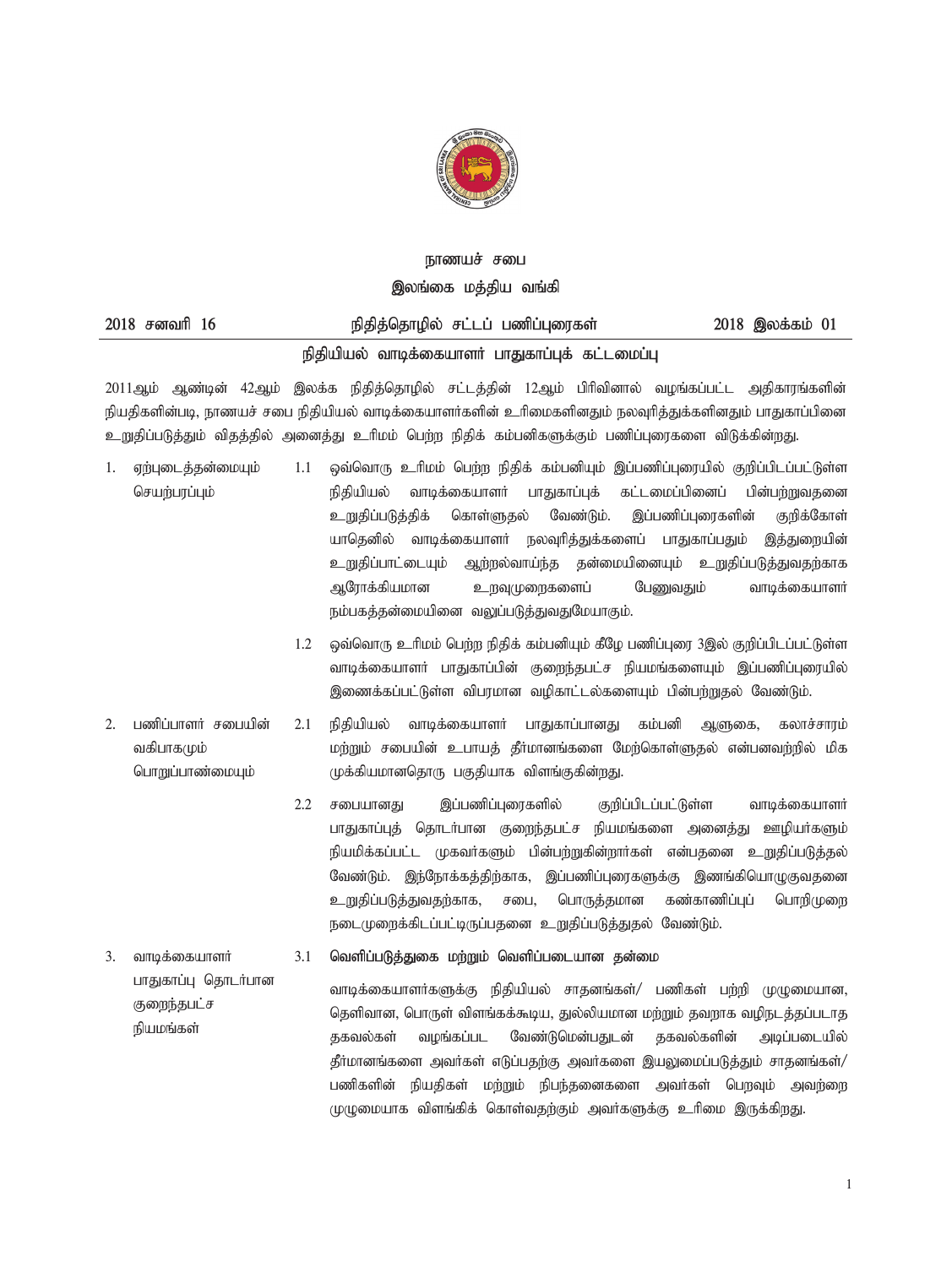# 3.2 வாடிக்கையாளர் கல்வி மற்றும் விழிப்புணர்வு

வாடிக்கையாளர்கள் தகவல்களின் அடிப்படையில் தீர்மானங்களை எடுக்க அவர்களுக்கு உதவும் விதத்தில் அவர்களின் அறிவினையும் நிதியியல் சாதனங்கள்/ பணிகள் தொடர்பான விளக்கங்களையும் மேம்படுத்தப் பொருத்தமான பொறிமுறைகள் விருத்தி செய்யப்படுதல் வேண்டும்.

# 3.3 **பொறுப்புமிக்க வியாபார நடத்தை**

வாடிக்கையாளர்களுடன் தொடர்புகளை மேற்கொள்ளும் பொழுது ஊழியர்களும் முகவர்களும் சரியான தேர்ச்சி, கவனிப்பு மற்றும் நுணுக்கம் நிறைந்த கவனிப்புடனும் தொழில்சார் நிபுணத்துவத்துடனும் நடந்து கொள்ளுதல் வேண்டும்.

# 3.4 **முறைப்பாடுகளைக் கையாளல் ம**ற்றும் நிவாரணம்

வாடிக்கையாளர்கள் முறைப்பாடுகளைச் செய்வதற்கும் நிவாரணப் பொறிமுறைகளைப் பெறுவதற்குமான வசதிகள் கிடைக்கத்தக்கதாகவும் தாங்கக்கூடிய விதத்திலும் சுயாதீனமாகவும் நியாயமானதாகவும் பொறுப்புக்கூறும் விதத்திலும் உரிய நேரத்தில் வினைத்திறனுடனும் கிடைக்கத்தக்கதாக இருத்தல் வேண்டும்.

### 3.5 சமத்துவமாகவும் நியாயமாகவும் நடத்துதல்

அனைத்து வாடிக்கையாளர்களும் நிறுவனத்துடனான அவர்களது தொடர்புகளின் அனைத்துக் கட்டங்களிலும் சமத்துவமாகவும் நேர்மையாகவும் நியாயமாகவும் நடத்தப்படுதல் வேண்டும்.

 $3.6$  வாடிக்கையாளர்களின் தூவுகளையும் தனிப்பட்ட விபரங்களையும் பாதுகாக்கல்

அனைத்து உரிமம் பெற்ற நிதிக் கம்பனிகளும் வாடிக்கையாளர்களின் தரவுகளையும் தனிப்பட்ட விபரங்களையும் பாதுகாப்பதற்குத் தேவையான நடவடிக்கைகளை எடுத்தல் வேண்டும்.

- 4. நடைமுறைப்படுத்தல் 4.1 அனைத்து உரிமம் பெற்ற நிதிக் கம்பனிகளும் இப்பணிப்புரையின் திகதியிலிருந்து 3 மாதங்களுக்குள் இப்பணிப்புரைகள் நடைமுறைப்படுத்தப்படுவதனை உறுதிப்படுத்துதல் வேண்டும்.
	- 4.2 அனைத்து உரிமம் பெற்ற நிதிக் கம்பனிகளும் நிதியியல் வாடிக்கையாளர் பாதுகாப்புக் கட்டமைப்பினை பின்பற்றுவது தொடர்பாக ஏற்கனவேயுள்ள மற்றும் புதிய ஊழியர்களிடமிருந்தும் (அவர்கள் வேலைகளைப் பொறுப்பேற்பதற்கு முன்னர்) நியமிக்கப்பட்ட முகவர்களிடமிருந்தும் எழுத்து மூலமான உறுதிப்படுத்தலைப் பெற்றுக் கொள்ளுதல் வேண்டும்.
	- 4.3 அனைத்து உரிமம் பெற்ற நிதிக் கம்பனிகளும் நிதியியல் வாடிக்கையாளர் பாதுகாப்புக் கட்டமைப்பினைத் தமது வெப்தளத்தில் வெளியிட வேண்டுமென்பதுடன் வாடிக்கையாளர்கள் கோருமிடத்து அவர்கள் விரும்பும் மொழியில் அவற்றின் படிகளை வழங்க வேண்டியதுடன் அவசியமான நேரத்தில் அவர்களுக்கு அறிவூட்டவும் வேண்டும்.

**ஒப்பம்** முனைவர் இந்திரஜித் குமாரசுவாமி நாணயச் சபையின் தலைவரும் இலங்கை மத்திய வங்கியின் ஆளுநரும்

2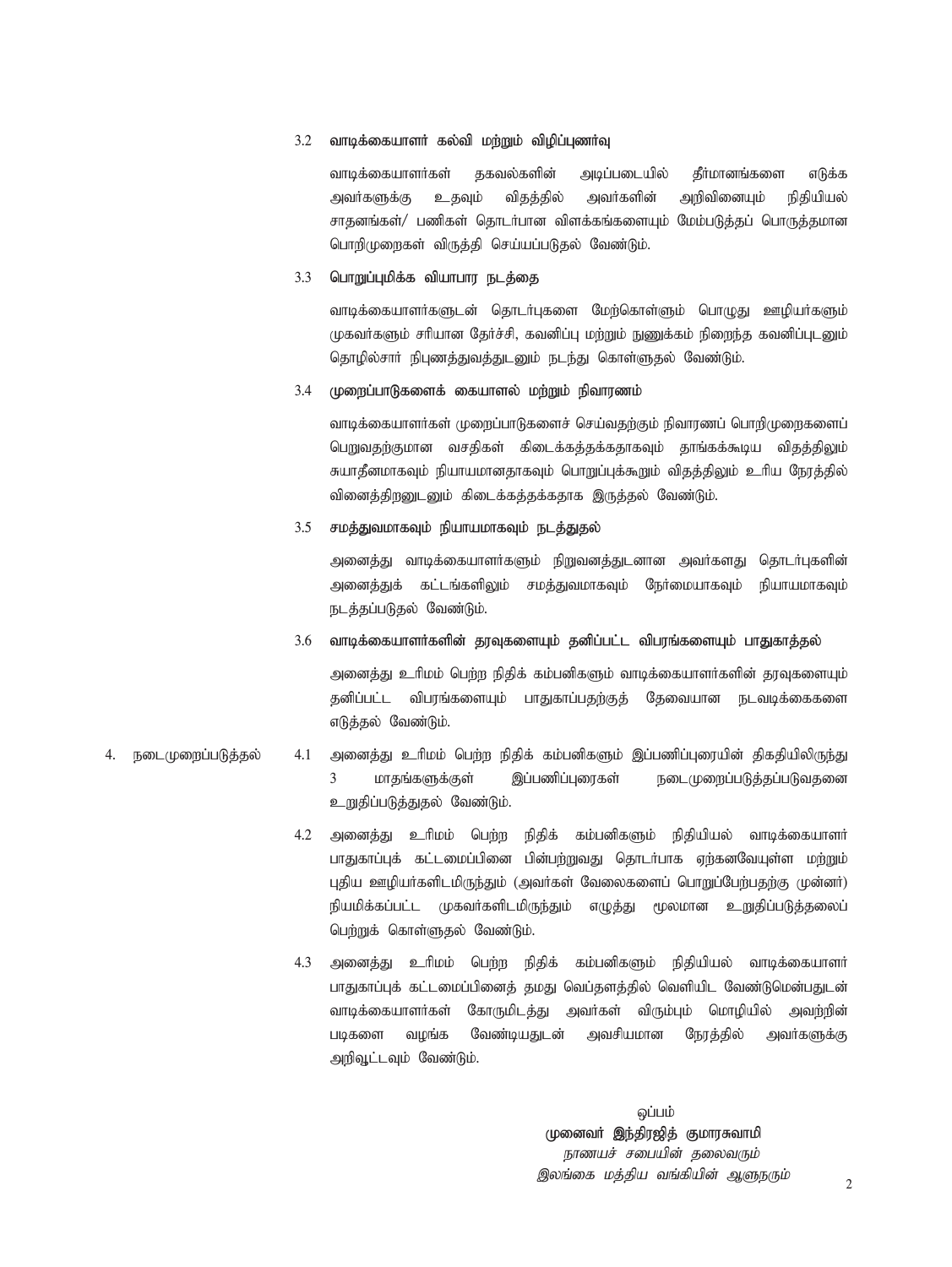# உரிமம் பெற்ற நிதிக் கம்பனிகளின் நிதியியல் வாடிக்கையாளர் பாதுகாப்புக் கட்டமைப்பு தொடர்பான விபரமான வழிகாட்டல்கள்

# **அறி**(ழகம்

இது, உரிமம் பெற்ற நிதிக் கம்பனிகளினால் வாடிக்கையாளர்களின் உரிமைகளையும் நலவுரித்துக்களையும் பாதுகாக்கும் பொருட்டு அறிமுகப்படுத்தப்பட்ட நிதியியல் வாடிக்கையாளர் பாதுகாப்புக் கட்டமைப்பின் குறைந்தபட்ச நியமங்களுடன் இணங்கியொமுகுவகர்கான வமிகாட்டல்களை வமங்குகின்றது.

# 1. வெளிப்படுத்துகை மற்றும் வெளிப்படையான தன்மை

1.1. வாடிக்கையாளர்களுக்கு நிதியியல் சாதனங்கள்/ பணிகள் பற்றி பூரணமான, தெளிவான, பொருள் விளங்கக்கூடிய, துல்லியமான தவறாக வழிநடத்தாத தகவல்களை வழங்குதல் வேண்டும். வழங்கப்படும் தகவல்கள் வாடிக்கையாளர் விரும்பும் மொழிகளில் அதாவது சிங்களம், தமிழ் மற்றும் ஆங்கிலத்தில் கிடைக்கத்தக்கதாக இருத்தல் வேண்டும்.

# 1.2. சாதனம்/ பணிகள் பற்றிய முக்கிய தகவல்கள்

- 1.2.1. விளம்பரங்கள் மேற்கொள்ளப்படும் கட்டம்
	- அ. உரிமம் பெற்ற நிதிக் கம்பனிகளினால் செய்யப்படும் எந்தவொரு வடிவிலுமான அனைத்து விளம்பரங்களும் வாடிக்கையாளர்களைத் தவறாக வழிநடத்தாத நோக்குடன் வழங்கப்படும் சாதனங்கள்/ பணிகள் தொடர்பில் விளங்கிக் கொள்ளக்கூடியதாகவும் உண்மையான தகவல்களைக் கொண்டதாகவும் இருத்தல் வேண்டும். வெளியிடப்பட்ட எந்தவொரு விளம்பரம் தொடர்பிலும் கோரிக்கைவிடுக்கும் பட்சக்கில் உரிமம் பெற்ற நிகிக் கம்பனி கெளிவுபடுக்கல்களை வழங்குகல் வேண்டும்.
	- ஆ. மேலும் உரிமம் பெற்ற நிதிக் கம்பனிகள் பொதுவான மற்றும் குறிப்பிட்ட சாதனம் தொடர்பான விளம்பரப்படுத்தலின் போது இலங்கை மத்திய வங்கியினால் காலத்திற்குக் காலம் விடுக்கப்படும் ஒழுங்குவிதிகளுக்கும் வழிகாட்டல்களுக்கும் இணங்கியொழுகுதல் வேண்டும்.
- 1.2.2. ஒப்பந்தத்திற்கு முன்னரான கட்டம்
	- அ. ஒவ்வொரு உரிமம் பெற்ற நிதிக் கம்பனியும் அவற்றின் சாதனம்/ பணிகளுக்காக "முக்கியமான விடயங்களைக் கொண்ட ஆவணம்" வடிவிலமைந்த நியமப்படுத்தப்பட்ட ஆவணத்தினை அச்சுவடிவில் அல்லது இலத்திரனியல் வடிவில் அமைந்த இலகுமொழியில் எழுதப்பட்ட ஆவணங்களைக் கொண்டிருத்தல் வேண்டும். இவை வாடிக்கையாளர்களாக வரக்கூடியவர்களுக்குக் கிடைக்கத்தக்கதாக இருத்தல் வேண்டுமென்பதுடன் கம்பனி வெப்தளத்திலும் காட்சிப்படுத்தப்படல் வேண்டும்.
	- ஆ. , இவ்வாவணம் கடன் சாதனங்கள் தொடர்பில் பின்வரும் அடிப்படைத் தகவல்களைக் கொண்டிருத்தல் வேண்டும்.
		- i. சாதனத்தின் தன்மை, வட்டி வீதங்கள், தண்டங்கள், ஏனைய விதிப்புக்கள் மற்றும் கட்டணங்கள், தரகுகள் உட்பட சாதனத்தின்/ பணியின் முக்கிய பண்புகள்.
		- ii. சாதனங்கள்/ பணிகளைப் பெற்றுக் கொள்வதற்குப் பின்பற்றப்பட வேண்டிய நடைமுறைகள்.
		- $\overline{\text{iii}}$ . (முக்கியமான நியதிகள் மற்றும் நிபந்தனைகள்.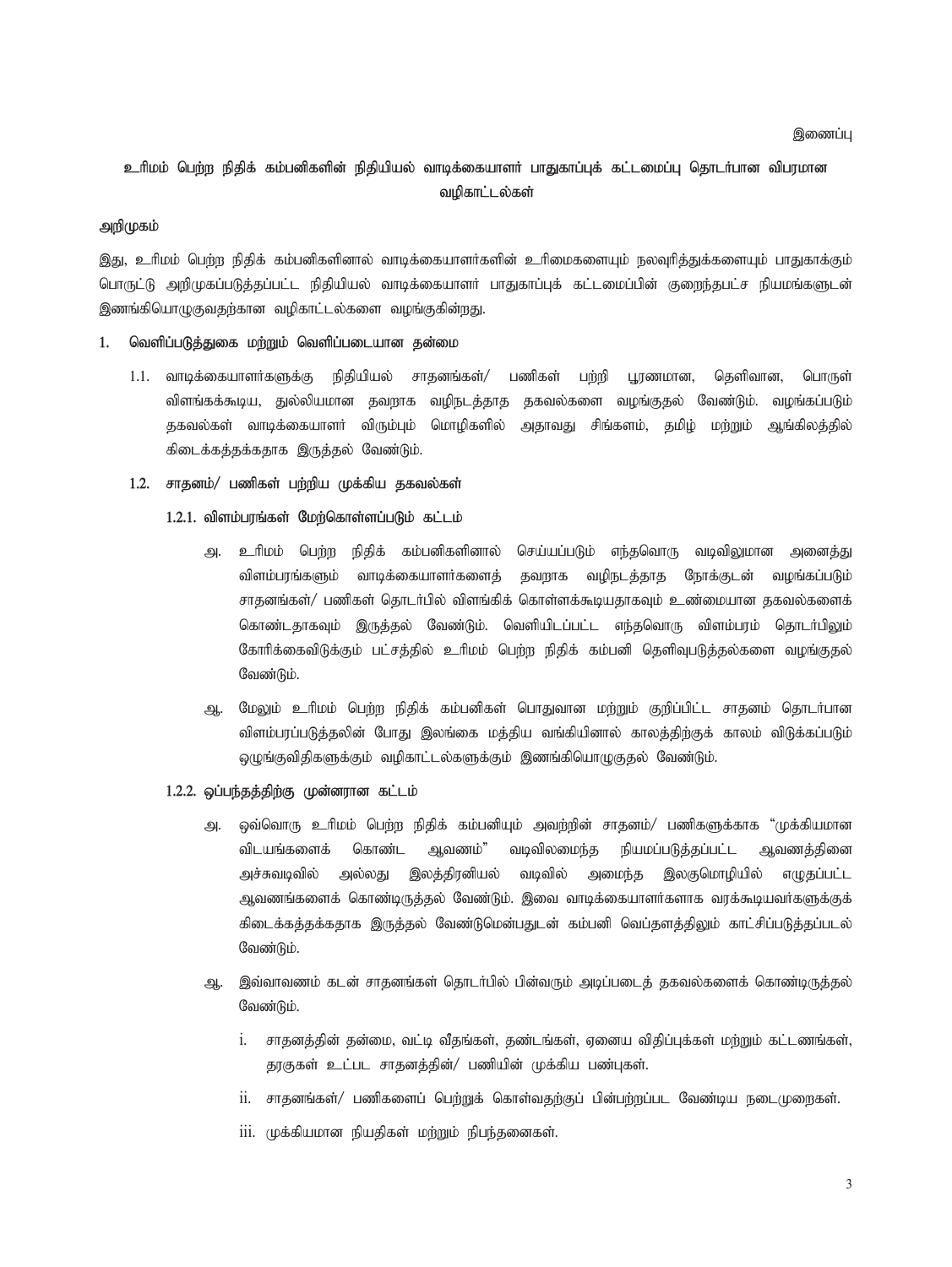- $iv.$  சாதனம்/ பணிகள் தொடர்பில் ஏற்புடைத்தான சட்ட ஏற்பாடுகள்.
- v. (முறைப்பாடுகளைக் கையாளும் நடைமுறை
- இ. இவ்வாவணம் வைப்புச் சாதனங்கள் தொடர்பில் பின்வரும் அடிப்படைத் தகவல்களைக் கொண்டிருத்தல் வேண்டும்.
	- i. ஏதேனும் வசதிகள் மற்றும் ஊக்குவிப்புக்கள் உட்பட, வாடிக்கையாளர்களுக்குக் கிடைக்கக்கூடிய நிதியியல் மற்றும் ஏனைய நன்மைகள்.
	- $i$ ii. குறைந்தபட்ச நிலுவைத் தேவைப்பாடுகள், கணக்குகளைத் திறப்பதற்கான கட்டணம், கணக்குகளைப் பேணும் கட்டணம், கணக்குகளை மூடும் கட்டணம் மற்றும் வைப்புக் காப்புறுதிப் பாதுகாப்பின் கிடைப்பனவு.
	- $\,$ iii. வாடிக்கையாளர்களினால் திறக்கப்படும் கணக்குகள், மூடப்படும் கணக்குகள், நிதிகளின் மாற்றம் என்பன மீதான ஏதேனும் கட்டுப்பாடுகள் மற்றும் செயற்படாக் கணக்குகள் மற்றும் கைவிடப்பட்ட சொத்துக்கள் மீதான கொள்கைகள் மற்றும் நடைமுறைகள்.
- ஈ. வாடிக்கையாளர்களாக வரக்கூடியவர்களை லப்பந்தங்களைச் செய்யுமாறு நிர்ப்பந்திக்கக்கூடாது என்பதுடன் சாதனங்கள்/ பணிகள் பற்றி தகவல்களின் அடிப்படையில் தீர்மானங்களை மேற்கொள்ள அவர்களுக்கு நியாயமான காலத்தினையும் வழங்குதல் வேண்டும்.

# 1.2.3. *ஒ*ப்பந்தங்களை மேற்கொள்ளும் கட்டம்

- அ. அனைத்து உரிமம் பெற்ற நிதிக் கம்பனிகளும் தொடர்பான சட்டங்கள்/ பணிப்புரைகளினால் தேவைப்படுத்தப்பட்டவாறு, பொருத்தமான விதத்தில் சாதனங்கள்/ பணிகள் தொடர்பான தகவல்களை வெளிப்படுத்தல் வேண்டும்.
- ஆ. உரிமம் பெற்ற நிதிக் கம்பனிகள் பின்வருவன உட்பட சாதனங்கள்/ பணிகளின் நியதிகள், நிபந்தனைகள் மற்றும் பண்புகள் பற்றி வாடிக்கையாளர்களுக்குத் தெளிவாக விளக்குதல் வேண்டும்.
	- i. வட்டி விதிப்புக்களைக் கணிக்கும் முறை உட்பட வாடிக்கையாளர்களினால் செலுத்தப்படுவதற்குக் கோரப்படும் ஏதேனும் வட்டி வீதங்கள், கட்டணங்கள் மற்றும் தரகுகள் போன்ற பொதுவான விதிப்புக்களின் விபரங்கள்.
	- ii. (முறைப்பாடுகளைப் பெறுவது மற்றும் அவற்றிற்குத் தீர்வுகாணும் பொறிமுறைகளுக்கான உரிமம் பெற்ற நிதிக் கம்பனிகளின் நடவடிக்கை முறைகள்.
	- $\,$ iii. வாடிக்கையாளர் அவரின்/ அவளின் கடப்பாடுகள் கொடர்பில் ஏகேனும் செலுத்தத் தவறும் சந்தர்ப்பத்தில் உரிமம் பெற்ற நிதிக் கம்பனிகளினால் மேற்கொள்ளப்படும் அறவிடல் நடவடிக்கைகள் மற்றும் அவற்றின் போது உரிமம் பெற்ற நிதிக் கம்பனிகளுக்கு ஏற்படும் செலவுகளை வாடிக்கையாளர்களிடமிருந்து மீளப் பெற்றுக்கொள்ளுதல்.
	- iv. வாடிக்கையாளர்களினால் கணக்குகளைத் திறத்தல், கணக்குகளை மூடிவிடுதல், கணக்குகளைப் பேணுதல் (உ-ம்: குறைந்தபட்ச நிலுவை), நிதியங்களின் மாற்றல் என்பன மீதான ஏதேனும் கட்டுப்பாடுகள் மற்றும் செயற்படாக் கடன்கள் மற்றும் கைவிடப்பட்ட சொத்துக்கள் தொடர்பான கொள்கைகள் மற்றும் நடவடிக்கை முறைகள்.
	- v. வாடிக்கையாளர்களினால் மேற்கொள்ளப்படும் சாதனம்/ பணிகளின் முதிர்ச்சிக்கு முன்னரான மீளப்பெறுகைகள்/ பங்கேற்பினை முடிவுறுத்தல் ஆகிய விடயங்கள் தொடர்பில் தொடர்பான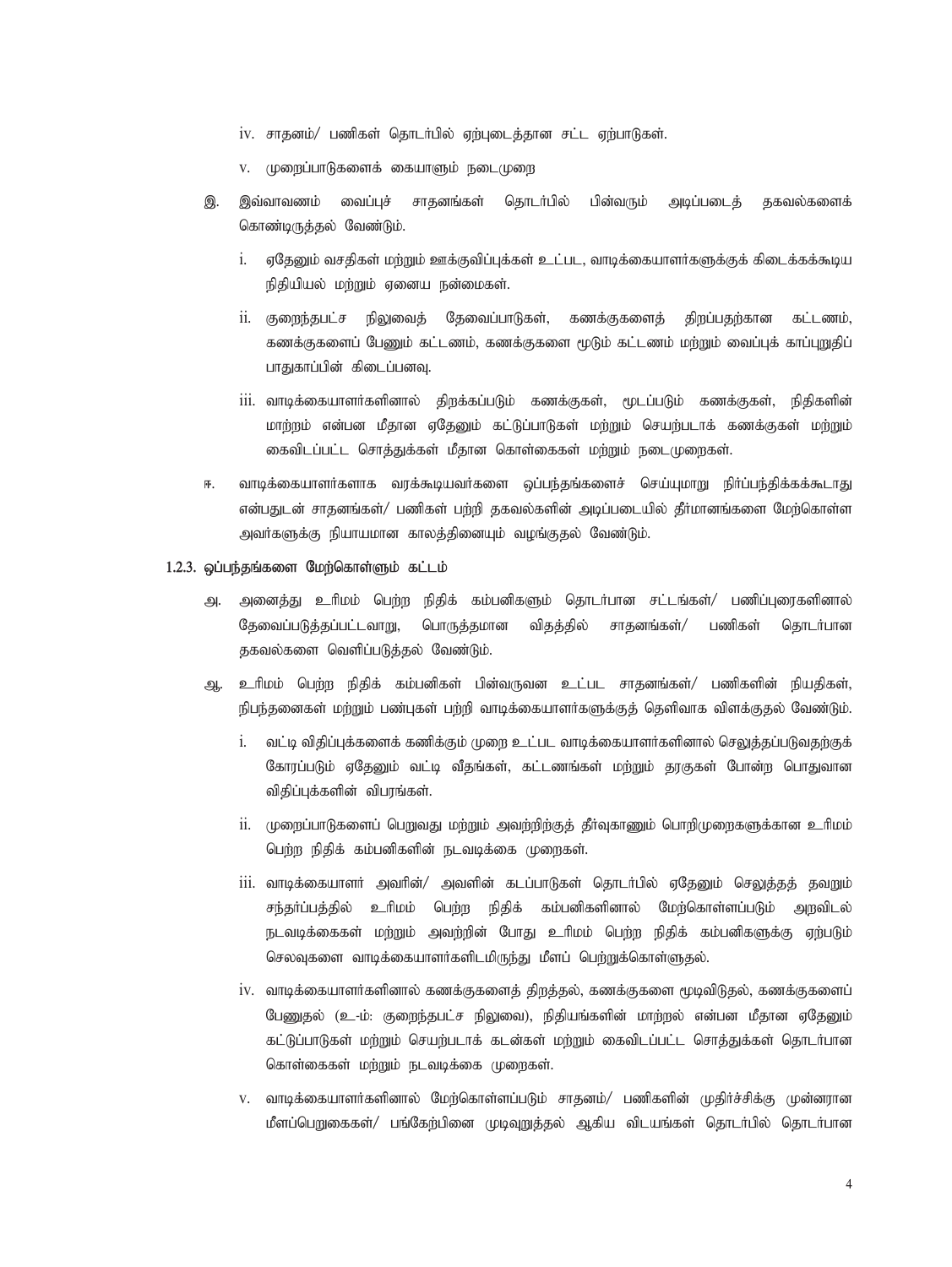வாடிக்கையாளர்களினால் செலுத்தப்பட வேண்டிய தண்டங்கள் மற்றும் நேரகாலத்துடனான தீர்ப்பனவுக் கட்டணங்கள்.

- vi. சந்தேகத்திற்குரிய கொடுக்கல்வாங்கல்கள் மற்றும் அடிமட்ட அளவிற்கு மேலான கொடுக்கல்வாங்கல்கள் என்பன தொடர்பான விதிகளை நிதியியல் உளவரிதல் பிரிவிர்கு அறிவித்தல்.
- vii. அட்டைகள்/ நிதியியல் சாதனங்கள் மற்றும் உரிமம் பெற்ற நிதிக் கம்பனிகள் மற்றும் வாடிக்கையாளர்களின் பொறுப்புக்கள் களவு போகும் சந்தர்ப்பத்தில் வாடிக்கையாளர்கள் பின்பற்ற வேண்டிய அறிக்கையிடல் நடவடிக்கை முறை.
- viii. வாடிக்கையாளர்களின் தகவல்களைப் பெறுவதற்கு சட்ட ரீதியாக அதிகாரமளிக்கப்பட்ட காப்பினருக்கு வாடிக்கையாளர்களின் ககவல்களை வெளிப்படுக்கல்.
- இ. கடன் சாதனங்களைப் பொறுத்தவரையில் ஒவ்வொரு வாடிக்கையாளருக்கும் வழங்கல் கடிதம்/ சாதனக் கூற்றுக்களை வழங்குதல் வேண்டுமென்பதுடன் அவை குறைந்தபட்சம் பின்வரும் அடிப்படைத் தகவல்களைக் கொண்டிருத்தல் வேண்டும்.
	- i. கடன்பாட்டாளரின் பெயர்.
	- $ii.$  ஒப்பந்த இலக்கம் (கடன் தொடர்பு இலக்கம்).
	- $iii.$  வழங்கப்பட்ட தொகை.
	- $iv.$  வழங்கப்பட்ட திகதி மற்றும் கடனின் காலம்.
	- v. வட்டி வீதமும் அதன் அடிப்படையும் (பெயரளவு அல்லது தாக்கமுள்ள).
	- vi. மீள்கொடுப்பனவுக் காலம் மற்றும் தவணைகளின் கால இடைவெளி (நாளாந்தம், வாராந்தம், மாதாந்தம் அல்லது வேறு ஏதேனும் அடிப்படை).
	- $vii.$  வழங்கப்பட்ட பிணையின் விபாங்கள்.
	- viii. காப்புறுதி, மதிப்பீடு, ஆவணப்படுத்தல், பதிவுசெய்தல் போன்ற மேலதிகக் கட்டணங்களின் பிரிப்பு (ஏற்புடைத்தாயின்).
	- $ix.$  தாமதமான கொடுப்பனவு காணப்படும் சந்தர்ப்பத்தில் தண்ட வீதம் (ஆண்டிற்கு).
	- x. வாடிக்கையாளர் கொடுப்பனவுகளைச் செலுத்தத் தவறும் சந்தர்ப்பத்தில் அறவிடல் நடவடிக்கைகள். (சொத்துக்களை மீள உடமையில் வைத்திருத்தல், செயன்முறைகளுடன் தொடர்புபட்ட செலவுகள், மீள உடமையில் வைக்கிருப்பகற்குப் பின்னரான நடவடிக்கைகள், ஏற்புடைத்தான மற்றைய கட்டணங்கள் போன்றவை).
	- xi. கடன்களை உரிய காலத்திற்கு முன்னர் தீர்ப்பனவு செய்வது தொடர்பில் ஏற்புடைத்தான நிபந்தனைகள்.
	- xii. நுண்பாக நிதிக் கடன்களைப் பொறுத்தவரையில் கள அலுவலர்கள் குழும உறுப்பினர்களிடம் விஜயம் செய்யும் நாள் மற்றும் நேரம் போன்ற அறவிடல் நடவடிக்கைகள் மற்றும் சேகரிப்பு நிலையங்களின் விபரங்கள் போன்றவற்றை குறித்துரைத்தல் வேண்டும். இயற்கை அனர்த்தங்கள் மற்றும் எதிர்பாரா சம்பவங்களின் காரணமாக ஆரம்பச் சேகரிப்பு அட்டவணையில் மாற்றங்கள் ஏற்படுமாயின் அது பற்றி வாடிக்கையாளர்களுக்கு அறிவித்தல் வேண்டும்.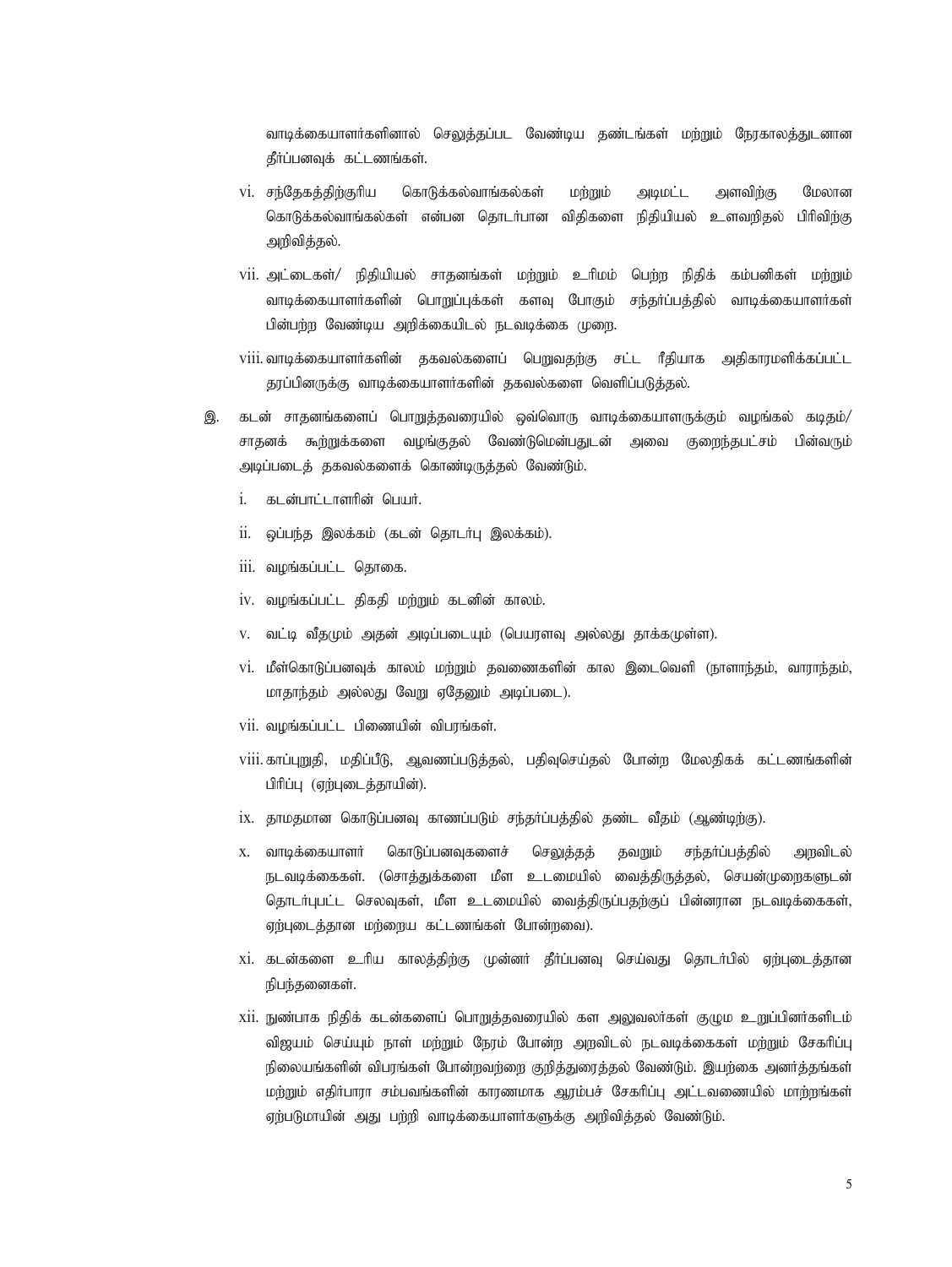- ஈ. தேவைப்படுத்தப்பட்ட குறைந்தபட்சக் கொடுப்பனவுகள் செய்யப்பட்டிருந்தால் மாத்திரம் கொடுகடன் அட்டைகளுக்கான கூற்றுக்கள் தேவைப்படுத்தப்பட்ட குறைந்தபட்சக் கொடுப்பனவுகளையும் விதிக்கப்பட்ட மொத்த வட்டிக் கொடுப்பனவுகளையும் குறைந்தபட்சக் கொடுப்பனவுகள் செய்யப்பட்டிராவிடின் மாத்திரம் தாமதக் கொடுப்பனவுக் கட்டணத்தினையும் காட்டுதல் வேண்டும்.
- உ. வைப்புச் சாதனங்களைப் பொறுத்தவரையில், அனைத்து உரிமம் பெற்ற நிதிக் கம்பனிகளும் ஏற்புடைத்தானவிடத்து தொடர்பான சட்டங்கள்/ பணிப்புரைகளில் குறித்துரைக்கப்பட்ட தேவையான தகவல்களை வெளிப்படுத்தல் வேண்டும். சேமிப்புப் புத்தகக் கணக்குகள் தவிர்ந்த வாடிக்கையாளரின் கொடுக்கல்வாங்கல்கள் மற்றும் நிலுவைகள் தொடர்பில் அவர்களினால் விரும்பப்படுகின்ற ஒன்றில் அச்சு அல்லது இலத்திரனியல் முறையில் அவர்களுக்குக் காலாந்தரக் கூற்றுக்களை அனுப்புதல் வேண்டும்.

# 1.2.4. கோரிக்கையின் மீது

கோரிக்கையின் மீது கடன் சாதனங்களுக்காக சாதனக் கூற்றொன்றினை வழங்குதல் வேண்டுமென்பதுடன் அது பின்வரும் தகவல்களை உள்ளடக்கியிருத்தல் வேண்டும்.

- i. அறிக்கையிடுகின்ற காலப்பகுதிக்கான விபரமான கொடுக்கல்வாங்கல் தகவல்கள் (உ-ம்: வாடிக்கையாளர் கணக்கிற்கான விடயங்கள் அடிப்படையிலான கொடுகடன்கள், வரவுகள் மற்றும் பற்றுக்கள்).
- $ii.$  பயனுறு வட்டி வீதம் மற்றும் வட்டி விதிப்பு.
- $iii.$   $\sigma$ ாலப்பகுதிக்காக விதிக்கப்பட்ட கட்டணம்.
- $iv.$  தவணைத் திகதி மற்றும் வெளிநின்ற நிலுவை.
- 1.2.5. பெறப்பட்ட சாதனங்கள்/ பணிகள் மற்றும் அவற்றின் நியதிகள் மற்றும் நிபந்தனைகள், விளக்கமளிக்கப்பட்ட விடயங்கள் மற்றும் அது பற்றி விளங்கிக் கொண்டமை தொடர்பான விபரங்களை உள்ளடக்கிய எழுத்து மூலமான உறுதிப்படுத்தலொன்றினை வாடிக்கையாளர்களிடமிருந்து பெற்றுக்கொள்ளுதல் வேண்டும்.
- 1.2.6. சாதனங்கள்/ பணிகள் தொடர்பிலான அனைத்து ஆவணங்களும் பூரணப்படுத்தப்பட்டு வாடிக்கையாளர்களினால் கையொப்பமிடப்படுதல் வேண்டும். பூரணப்படுத்தப்படாத ஆவணங்களை எற்றுக்கொள்ளுவதும் வெற்றுக்காள்களில்/ ஆவணங்களில் கையொப்பங்களைப் பெறுவதும் தடைசெய்யப்பட்டவையாகும்.
- 1.2.7. சாதனங்கள்/ பணிகள் மீது இணங்கப்பட்ட நியதிகள் மற்றும் நிபந்தனைகளுக்கு உரிமம் பெற்ற நிதிக் கம்பனிகள் ஏதேனும் மாற்றங்களைச் செய்வதாயின் அம்மாற்றங்களைச் செய்வதற்கு முன்னர் வாடிக்கையாளர்களுக்கு அது பற்றி அறிவித்தல் வேண்டும்.

#### 1.3. பொதுவான வெளிப்படுத்துகைகள்

- அ. உரிமம் பெற்ற நிதிக் கம்பனிகளின் வியாபாரத் தலங்களில் காட்சிக்கு வைக்கப்பட்டுள்ள தகவல்கள் பின்வருவனவற்றை உள்ளடக்கியிருத்தல் வேண்டும்.
	- $i.$  இலங்கை மத்திய வங்கியினால் வழங்கப்பட்ட நிதித்தொழில் உரிமம்.
	- ii. உரிமம் பெற்ற நிதிக் கம்பனியின் கணக்காய்வு செய்யப்பட்ட நிதியியல் கூற்றுக்களின் பிந்திய தொகுப்பொன்று.
	- iii. (முக்கியமான மாதிரிப்படுத்தல்களுடன் உரிமம் பெற்ற நிதிக் கம்பனியின் கொடுகடன் தரமிடல்.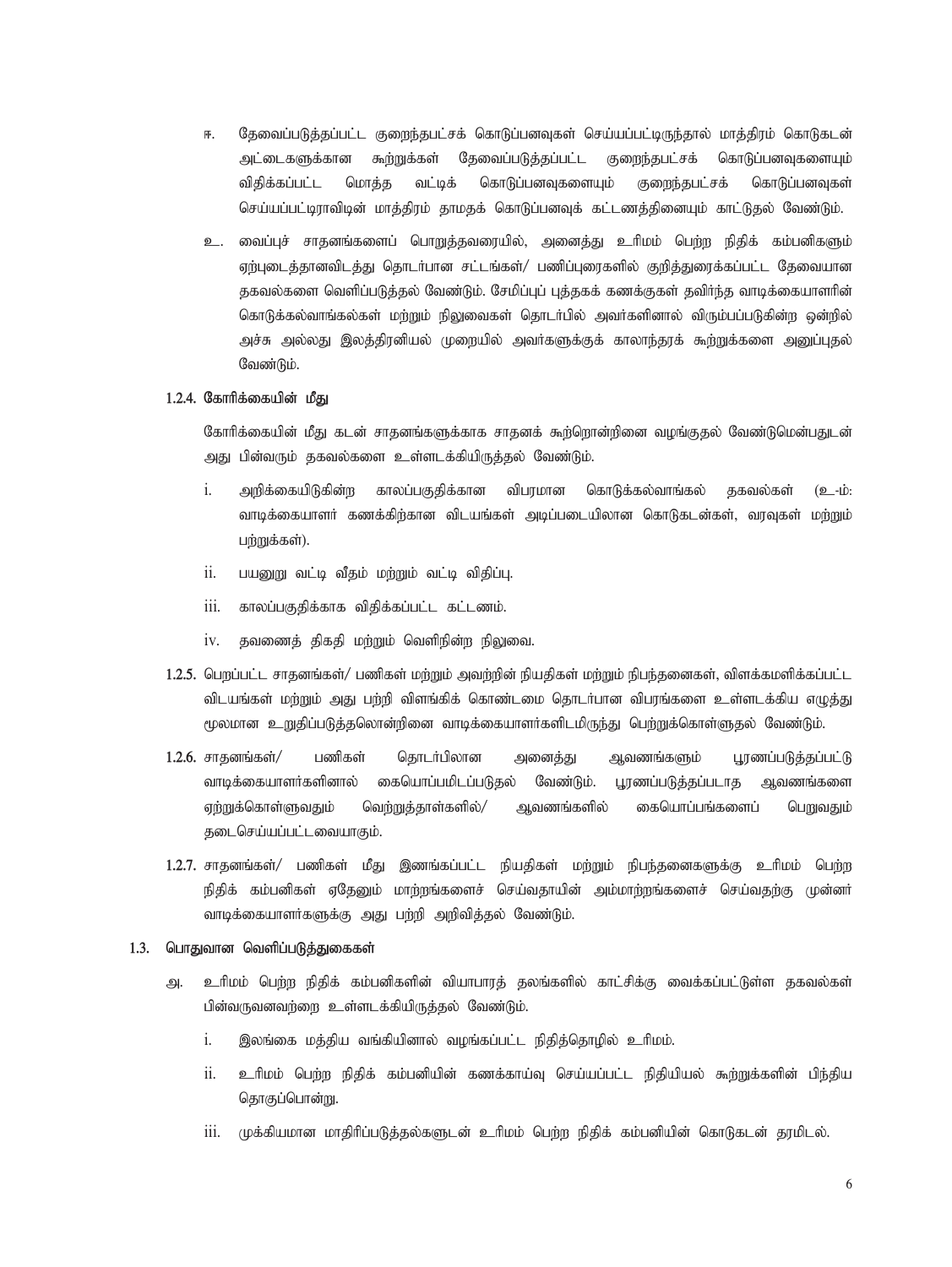- iv. வழிகாட்டலின் பிரிவு 4.1 இன்படி, வாடிக்கையாளர் முறைப்பாடுகளைக் கையாளுகின்ற ஆளைத் தொடர்பு கொள்வதற்கான முக்கிய தொடர்பு விபரங்கள்.
- $v$ . நிதியியல் ஆலாட்சி அதிகாரியைத் தொடர்பு கொள்வதற்கான விபரங்கள்.
- $vi.$  வியாபார நேரங்கள் மற்றும் விடுமுறை அறிவித்தல்கள்.
- ஆ. மேற்குறிப்பிட்டவை உட்பட கம்பனி வெப்தளத்தில் பின்வரும் தகவல்களும் எடுத்துக்காட்டப்படுதல் வேண்டும்.
	- i. அனைத்து வைப்புக்கள் மற்றும் முதலீட்டுச் சாதனங்கள் மீதான தற்போதைய வட்டி வீதங்கள்.
	- ii. கடன் சாதனங்கள் மீதான தற்போதைய அடிப்படை வட்டி வீதங்கள் மற்றும் ஏனைய விதிப்புக்கள் (சாத்தியமானவிடத்து).
	- $\overline{\text{iii}}$ . வெளிநாட்டு நாணயங்களின் வாங்கும் மற்றும் விற்கும் வீதங்கள் (ஏற்புடைத்தாயின்).
	- $iv.$  பிரிவு 1.2.2. (அ)இன் கீழான வெளிப்படுத்துகைத் தேவைப்பாடுகள்.

# 2. வாடிக்கையாளர் கல்வி மற்றும் விழிப்புணர்வு

#### 2.1. பயனுறு நிதியியல் கல்வி நிகழ்ச்சித்திட்டங்களை வழங்குதல்

- அ. உரிமம் பெற்ற நிதிக் கம்பனி ஒன்று அதன் சொந்தமான அல்லது கைத்தொழில் சங்கங்களின் பங்கேற்புடன் நிதியியல் சாதனங்கள்/ பணிகளின் மீதான வாடிக்கையாளர் விழிப்புணர்வினை மேம்படுத்<u>து</u>வதற்காக குறித்துரைக்கப்பட்ட நிதியியல் அறிவு நிகழ்ச்சித்திட்டங்களை அபிவிருத்தி செய்தல் வேண்டும். நிதியியல் கல்வி நிகழ்ச்சித்திட்டங்கள் இலக்கிடப்பட்ட மக்களின் தேவைகளையும் நிதியியல் அறிவினையும் பூர்த்தி செய்யும் விதத்தில் வடிவமைக்கப்படல் வேண்டும்.
- ஆ, நிதியியல் கல்விக் கருவிகள் அச்சிடப்பட்ட சிற்றேடுகள், துண்டுப்பிரசுரங்கள், சுவரொட்டிகள், பயிற்சிக்குரிய கட்புலச் சாதனங்கள் (உ-ம்: நாணய முகாமைத்துவம், படுகடன் முகாமைத்துவம், சேமிப்புக்கள்) ஒன்றிலொன்று வினைக்கிறனாற்றும் கடன் கணிப்பிகள், முக்கிய செய்கிகள் (உ-ம்: உங்கள் பணத்தைப் பாதுகாத்துக் கொள்ளுங்கள், உங்கள் சாதனங்களைப் பற்றித் தெரிந்து கொள்ளுங்கள், நியதிகளையும் நிபந்தனைகளையும் வாசித்து விளங்கிக் கொள்ளுங்கள், உங்கள் கூற்றுக்களைப் பரிசோதித்துப் பாருங்கள், சரியான நேரத்தில் உங்கள் கடன் தவணைப் பணத்தினைச் செலுத்துங்கள், கட்டணங்களையும் விதிப்புக்களையும் விளங்கிக் கொள்ளுங்கள். உங்கள் தனிப்பட்ட அடையாள இலக்கங்களை பாதுகாத்துக் கொள்ளுங்கள்) போன்றவற்றை உள்ளடக்கியிருக்கும்.
- இ. உரிமம் பெற்ற நிதிக் கம்பனிகள் சாதனம்/ பணிகள் தொடர்பில் உதாரணமாக நிதித்தொழில் சட்டம், நிதிக் குத்தகைக்குவிடல் சட்டம், ஈட்டுச் சட்டம், அடகுபிடித்தல் கட்டளைச் சட்டம் என்பன தொடர்பில் ஏற்புடைத்தான சட்ட ஏற்பாடுகளின் மீது வாடிக்கையாளர்களுக்கு உரிமம் பெற்ற நிதிக் கம்பனிகள் கல்வியூட்டுதல் வேண்டும்.

# 2.2. நிதியியல் ஒழுக்காற்றுக்களை ஊக்குவித்தல்

வாடிக்கையாளர்களின் குறிப்பாக, பாதிக்கப்படக்கூடிய தொகுதியினரின் இயலாற்றலையும் நிதியியல் அறிவினையும் ஆழமாக்குவதற்காக நிதியியல் கல்வியும் தகவல் ஏற்பாடுகளும் அதிகரிக்கப்படுதல் வேண்டும். மிகையான கடன்பாடுகள், பல்வேறு கடன்பாடுகளின் விளைவுத்தன்மைகள் மற்றும் பிந்திய மீள்கொடுப்பனவுகள் போன்றவை பற்றி குறித்துரைக்கப்பட்ட எச்சரிக்கைகளை வாடிக்கையாளர்களுக்கு வழங்குதல் வேண்டும்.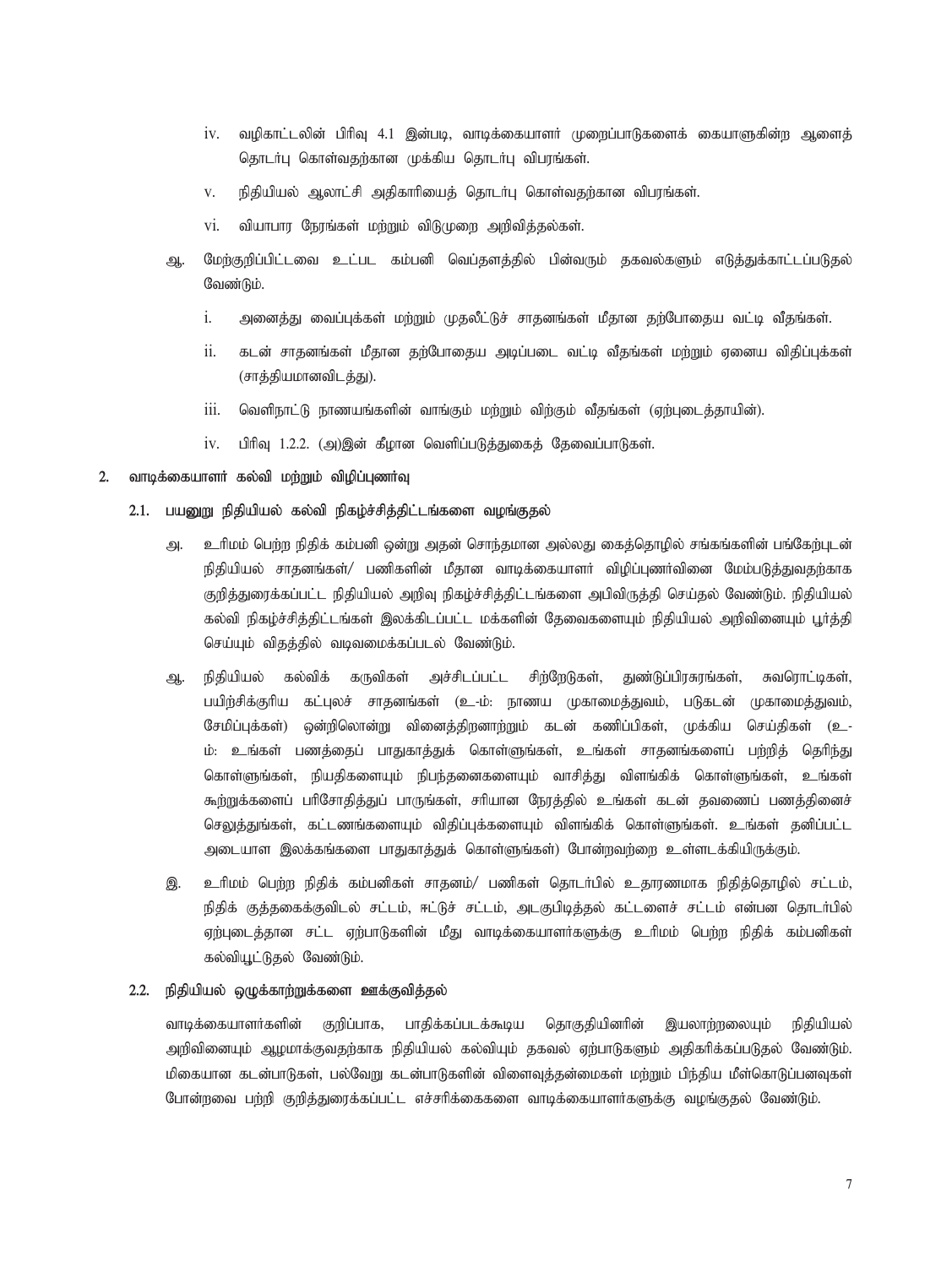#### 3. **பொறுப்புமிக்க வியாபார நடத்தை**

- 3.1. வாடிக்கையாளரையும் பொருத்தமான தன்மையினையும் தெரிந்து கொள்ளுதல்: வாடிக்கையாளர்களின் நலவுரித்துக்களைப் பாதுகாத்துக் கொள்வதற்காகவும் வாடிக்கையாளர்களின் பொருத்தமான நிதியியல் மற்றும் நிதியியல் அல்லாத் தேவைகளை பூர்த்தி செய்யும் விதத்தில் சாதனங்களை வழங்குவதற்காகவும் உரிமம் பெற்ற நிதிக் கம்பனிகளும் நியமிக்கப்பட்ட முகவர்களும் தேவையான மூலவளங்களையும் நடவடிக்கைகளையும் நடைமுறைக்கிடுதல் வேண்டும். இது தொடர்பில் உரிமம் பெற்ற நிதிக் கம்பனிகளும் நியமிக்கப்பட்ட முகவர்களும் பின்வருவன பற்றி அறிந்திருத்தல் வேண்டும்.
	- **அ. உங்கள் வாடிக்கையாளர்களைத் தெரிந்து கொள்ளுங்கள்:** வாடிக்கையாளருக்குப் பொருத்தமான சாதனங்கள்/ பணிகளை விதந்துரைப்பதற்கு, முன்வைப்பதற்கு அல்லது வழங்குவதற்கு முன்னர் போதுமான தகவல்களைத் திரட்டிப் பதிவுசெய்து கொள்ளுதல் வேண்டும். அவ்வாறு திரட்டப்பட்ட தகவல்களின் மட்டம் வாடிக்கையாளர்களினால் எதிர்பார்க்கப்படும் சாதனம்/ பணிகளின் சிக்கலான தன்மைகளுக்குப் பொருத்தமானவையாக இருத்தல் வேண்டும்.
	- ஆ. **பொருத்தமான தன்மையினை மதிப்பிடல்:** உரிமம் பெற்ற நிதிக் கம்பனிகள் அல்லது நியமிக்கப்பட்ட (ழகவர்கள் சாதனங்கள்/ பணிகள் வாடிக்கையாளர்களின் தேவைகளையும் அவர்களின் குறிக்கோள்களையும் அத்தகைய சாதனங்கள்/ பணிகளுடன் இணைந்து காணப்படும் இடர்நேர்வுகளை வாடிக்கையாளர்கள் நிதியியல் ரீதியாக தாங்கிக் கொள்ளக்கூடியவர்களாக இருக்கின்றார்களா என்பதனையும் பரிசீலனையில் கொள்ளுதல் வேண்டும்.

### **இ.** மிகையான கடன் சுமைகளைத் தடுத்தல்

- .. சாதனத்துடன் இணைந்து காணப்படும் நிதியியல் கடப்பாடுகளை வாடிக்கையாளர்கள் பூர்த்தி செய்யக்கூடியவர்களாக இருக்கின்றார்கள் என்பதனை உறுதிப்படுத்துவதற்காக புதிய கொடுகடன் சாதனங்களை அல்லது பணிகளை வழங்கும் பொழுது வாடிக்கையாளர்களின் கொடுகடன் நம்பகத்தன்மையினை பொருத்தமான விதத்தில் மதிப்பீடு செய்வதுடன் வாடிக்கையாளர் மீள்கொடுப்பனவு இயலாற்றல் பகுப்பாய்வினையும் பொருத்தமான விதத்தில் மேற்கொள்ளுதல் வேண்டும்.
- ii. உரிமம் பெற்ற நிதிக் கம்பனிகளின் சபை மற்றும் மூத்த முகாமைத்துவம், வாடிக்கையாளர்களின் மிகையான கடன் சுமையின் இடர்நேர்வு பற்றி அறிந்திருக்க வேண்டியதுடன் கரிசனைகளையும் கொண்டிருத்தல் வேண்டும். உயர்ந்தபட்ச படுகடன் தீர்ப்பனவு/ வருமான விகிதம் (உதாரணமாக படுகடன் தீர்ப்பனவிற்கு பிரயோகிக்கப்படக்கூடிய வாடிக்கையாளர்களின் செலவிடத்தக்க வருமானத்தின் உயர்ந்தபட்ச சதவீதம்) அடையாளம் காணப்படுதல் வேண்டும்.
- $\,$ iii. வாடிக்கையாளர்களின் தற்போதைய கொடுகடன் நம்பகத்தன்மைக்கு அப்பால் ஏற்படக்கூடிய மிகையான கொடுகடன் இடர்நேர்வுகளைத் தடுக்கும் பொருட்டு இன்னொரு நிதியியல் நிறுவனத்தினால் வழங்கப்பட்ட ஏற்கனவேயுள்ள கடன் வசதிகளைத் தீர்ப்பனவு செய்வதற்கு உரிமம் பெற்ற நிதிக் கம்பனிகள் புதிய கடன்களை வழங்குவதனை மட்டுப்படுத்தல் வேண்டும்.
- iv. மிகையான படுகடன் சுமையினைத் தடுப்பதற்கு ஆதரவளிக்கின்ற கொடுகடன் தகவல் பணியகம் போன்ற கொடுகடன் முகாமைத்துவ முறைமைகளை உரிமம் பெற்ற நிதிக் கம்பனிகள் பயன்படுத்துதல் வேண்டும்.

# 3.2. வாடிக்கையாளர்களிடம் தனிப்பட்ட முறையில் விஜயம் செய்தல் மற்றும் தொடர்புகளை ஏற்படுத்தல்

உரிமம் பெற்ற நிதிக் கம்பனிகளின் ஊழியர்கள் அல்லது முகவர்கள் பின்வருமாறு நடந்து கொள்ளுதல் வேண்டும்;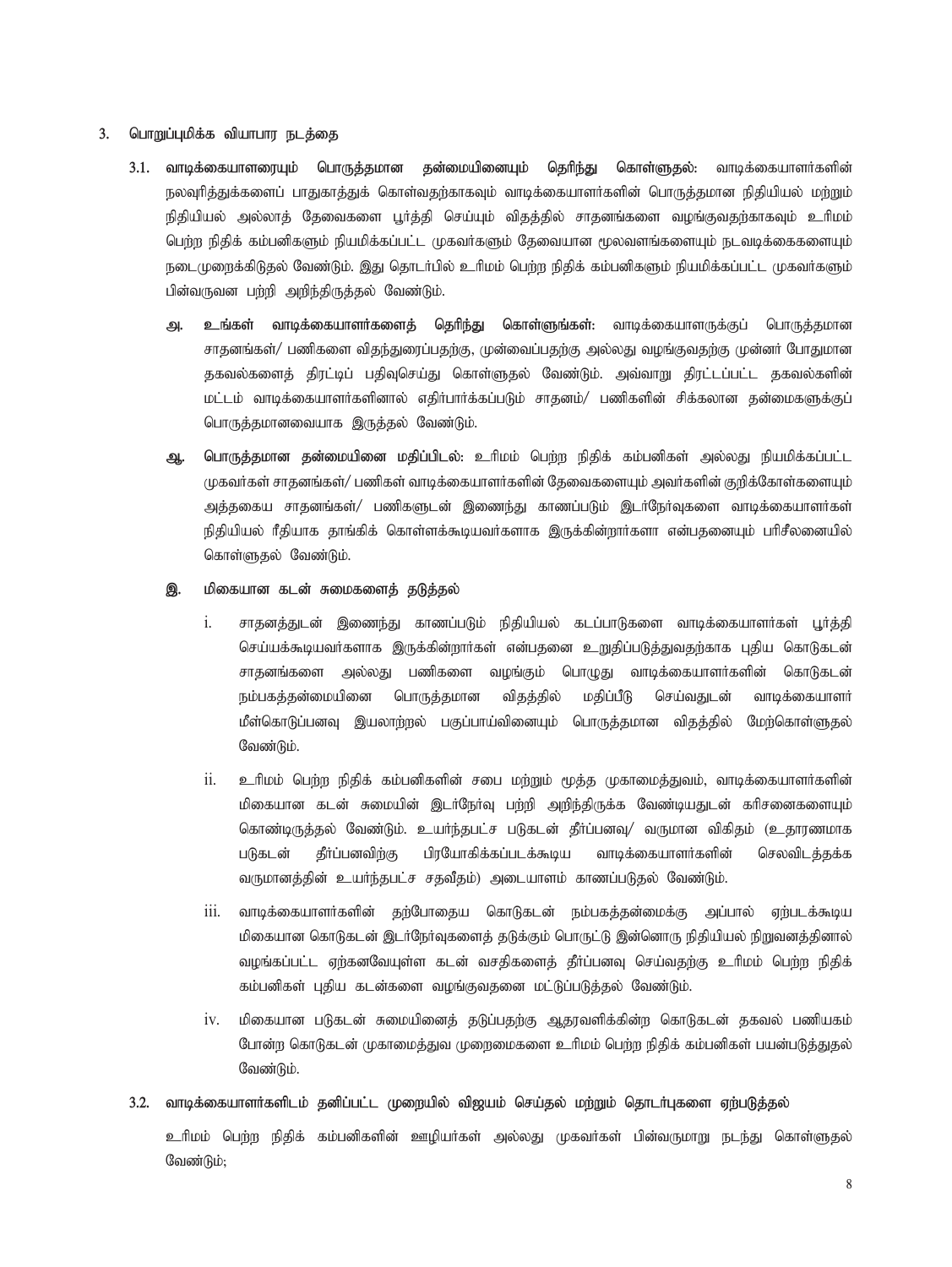- அ. நியாயமான அறிவித்தலை வழங்குவதன் மூலம் வாடிக்கையாளர்களிடம் விஜயம் செய்ய வேண்டியதுடன் அத்தகைய விஜயங்கள் பகல் நேரங்களிலேயே இடம்பெறுதல் வேண்டும்.
- ஆ. நோக்கம், விஜயம் செய்த திகதி மற்றும் நேரம் அதற்கு வாடிக்கையாளரின் சுருக்கமான பதிலிறுப்பு என்பனவர்ளை உள்ளடக்கிய விஜயம் தொடர்பில் தனியான பதிவேடொன்றினைப் பேரைதல்.
- இ. ஏற்கனவேயுள்ள அல்லது வாடிக்கையாளர்களாக வரக்கூடியவர்களுடன் தொலைபேசித் தொடர்புகளை மேற்கொள்ளும் பொழுது உரிய ஆள் அவரின் அல்லது அவளின் பெயரைக் குறிப்பிடுவதன் மூலம் தன்மை அடையாளம் காட்டிக் கொண்டு யாரின் சார்பில் வாடிக்கையாளர் தொடர்பு கொள்கிறாரோ அந்த உரிமம் பெற்ற நிதிக் கம்பனியின் பெயரைக் குறிப்பிட்டு தொடர்பு கொள்வதுடன் தொடர்பின் வர்த்தக நோக்கங்களையும் குறிப்பிடுதல் வேண்டும்.
- 3.3. ஊழியர்களையும் நியமிக்கப்பட்ட முகவர்களையும் கண்காணித்தல்: உரிமம் பெற்ற நிதிக் கம்பனிகள், பொருத்தமற்ற வியாபார நடத்தைகளையும் நியாயமற்ற இடர்நேர்வுகள் இடம்பெறுவதனையும் தடுக்கும் பொருட்டு வாடிக்கையாளர்களுடன் நேரடியாக செயற்படுகின்ற ஊழியர்கள் மற்றும் நியமிக்கப்பட்ட முகவர்களின் நடத்தைகளை உத்வேகம் மிக்க விதத்திலும் கிரமமான முறையில் கண்காணிக்கும் பொறிமுறையொன்றினை உரிமம் பெற்ற நிதிக் கம்பனிகள் கொண்டிருத்தல் வேண்டும்.
- 3.4. ஊழியர்களுக்குப் பயிற்சியளித்தல்: உரிமம் பெற்ற நிதிக் கம்பனிகளினதும் நியமிக்கப்பட்ட முகவர்களினதும் ஊழியர்கள் (குறிப்பாக, வாடிக்கையாளர்களுடன் நேரடியாக தொடர்புகளை மேற்கொள்கின்ற கொடுகடன் அலுவலர்கள், அறவிடல் அலுவலர்கள், சந்தைப்படுத்தல் அலுவலர்கள், முறைப்பாடுகளைக் கையாளும் அலுவலர்கள், வாடிக்கையாளர் பணிப் பிரதிநிதிகள்) பொருத்தமான பயிற்சியையும் தகைமையையும் பெற்றிருத்தல் வேண்டும்.
- 3.5. ஊதியக் கொள்கை
	- அ. பொறுப்புமிக்க வியாபார நடத்தைகளை ஊக்குவிப்பதற்காகவும் நியாயமற்ற இடர்நேர்வுகள் இடம்பெறுவதனை ஊக்கமிழக்கச் செய்வதற்காகவும் வாடிக்கையாளர்களுடன் நேரடியாகத் தொடர்புகளைப் பேணுகின்ற ஊழியர்கள் மற்றும் நியமிக்கப்பட்ட முகவர்களுக்காக சபையினால் ஒப்புதலளிக்கப்பட்ட ஊதியக் கொள்கையொன்று வடிவமைக்கப்படல் வேண்டும்.
	- ஆ. ஊழியர்களுக்கு யதார்த்த பூர்வமான விற்பனை இலக்குகளை வழங்க வேண்டுமென்பதுடன் அவை அத்தகைய ஊழியர்களின் தனிப்பட்ட இயலாற்றல்களுக்குள் அமைந்தனவாகவும் இருத்தல் வேண்டும்.
	- ,. chpkk; ngw;w epjpf; fk;gdpfspd; CopaHfs; kw;Wk; epakpf;fg;gl;l KftHfspd; Cjpaq;fs; விற்பனைச் செயலாற்றத்தில் மட்டும் தங்கியிருக்கவில்லை என்பதனையும் வாடிக்கையாளர்களின் மிகச் சிறந்த ஈடுபாடுகளுடன் தொடர்பான வாடிக்கையாளர் திருப்தி, கடன் மீள்கொடுப்பனவுச் செயலாற்றம், வாடிக்கையாளர்களைத் தக்கவைத்துக் கொள்ளும் தன்மை, ஒழுங்குமுறைப்படுத்தல் தேவைப்பாடுகள்/ சிறந்த நடைமுறை வழிகாட்டல்கள் என்பனவற்றிற்கு இணங்கியொழுதல் மற்றும் ஒழுக்கவியல் கோவை போன்ற காரணிகளும் அதனுள் உள்ளடங்கியிருப்பதனை உறுதிப்படுத்திக் கொள்ளுதல் வேண்டும்.
- 3.6. உரிமம் பெற்ற நிதிக் கம்பனிகளினால் நியமிக்கப்பட்ட ஊழியர்களினதும் முகவர்களினதும் பொறுப்பாண்மை ஊழியர்களும் நியமிக்கப்பட்ட முகவர்களும் பின்வரும் நடைமுறைகளைத் தவிர்த்தல் வேண்டும்:
	- அ. வாடிக்கையாளர்களைத் தொந்தரவு செய்தல்.
	- ஆ. கடன் சேகரிப்பு நடைமுறைகளில் துர்ப்பிரயோகங்களைப் பயன்படுத்தல்.
	- இ. வாடிக்கையாளர்கள் தகவல்களை இன்னொருவருக்கு வெளிப்படுத்தல்.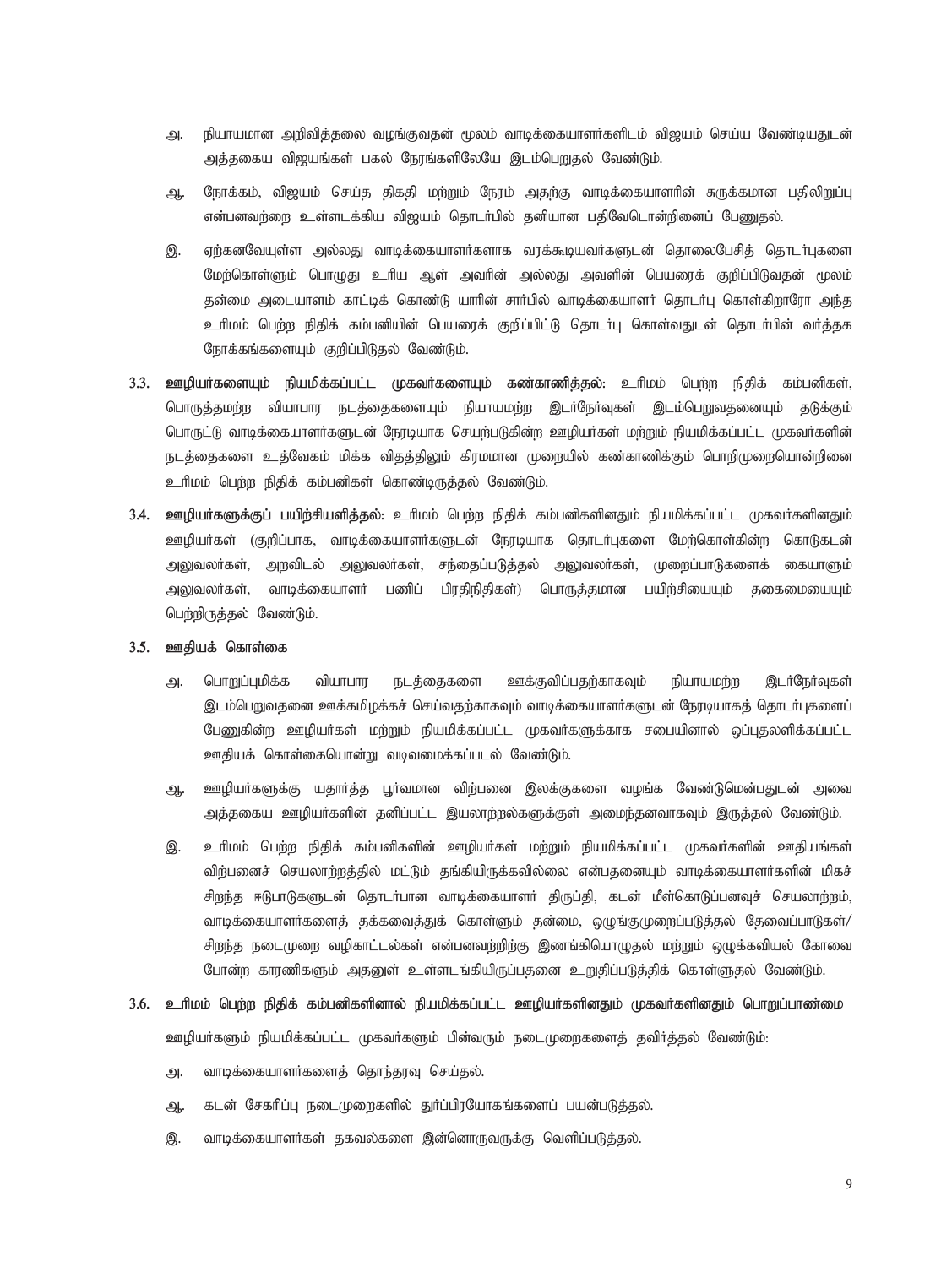- சாதனம்/ பணிகள் பற்றி பொய்யான அல்லது பிழையாக வழிநடத்தக்கூடிய தகவல்களை வழங்குதல். 匝.
- உரிமம் பெற்ற நிதிக் கம்பனிகளின் சாதனங்கள்/ பணிகளை வாங்குமாறு அல்லது அவற்றுடன் உ. தொடர்புகளைக் கொண்டிருக்குமாறு வாடிக்கையாளர்கள் மீது பொதுமக்களின் அல்லது மீது வேண்டத்தகாத செல்வாக்குகளைத் திணித்தல்.
- ஊ. உரிமம் பெற்ற நிதிக் கம்பனிகளுக்கு வெளியே பிணை ஆவணங்களை கையொப்பமிடல். எனினும், நியாயமான சூழ்நிலைகளின் காரணமாக உரிமம் பெற்ற நிதிக் கம்பனிகளின் வியாபாரத் தலத்திற்கு வெளியே ஒப்பந்தங்களில் கையொப்பமிட வேண்டிய தேவையொன்று எழுமிடத்து அதிகாரமளிக்கப்பட்ட அலுவலரொருவர் பிரசன்னமாயிருத்தல் வேண்டும்.

# 3.7. உரிமம் பெற்ற நிதிக் கம்பனிகளின் சாதனங்கள்/ பணிகளின் புறக்கீடுகள்/ இரத்துக்களுக்கான இழப்பீடு

ஏற்கனவே தொழிற்பாட்டிலுள்ள குறிப்பாக, வைப்புச் சாதனங்களை புறக்கீடு செய்தல் அல்லது முடிவுறுத்தல் செய்வதற்கு உரிமம் பெற்ற நிதிக் கம்பனியொன்று எதிர்பார்க்கும் சந்தர்ப்பத்தில் வாடிக்கையாளர்கள் ஏற்கனவேயுள்ள பொறிமுறை மற்றும் இழப்பீட்டுத் திட்டங்களின் கீழ் நியாயமான காலப்பகுதியொன்றில் பெறுவதற்கான உரிமையினைக் கொண்டிருப்பதுடன் தேவைப்படுமாயின் இழப்பீடுகளைப் அக்ககைய புறக்கீடுகள்/ முடிவுறுத்தல்கள் முன்கூட்டியே வெளிப்படுத்தப்படுதலும் வேண்டும்.

3.8. கண்ட வீகங்களை விகிக்கல்

கண்ட வட்டி வீகக்கின் மீகான கொள்கை, வாடிக்கையாளர்களின் உண்மையான இடர்ப்பாடுகளைக் கவனக்கில் கொண்டு படுகடன் தீர்ப்பனவுகளை ஊக்குவிக்கும் பொருட்டு நியாயமானதொரு விதத்தில் ஆளுகை செய்யப்படல் வேண்டும்.

#### முறைப்பாடுகளைக் கையாளுதல் மற்றும் நிவாரணம் 4.

# 4.1. உள்ளக முறைப்பாட்டுக் கையாளல் பொறிமுறை

- அ. உரிமம் பெர்ற நிதிக் கம்பனிகள் அதன் வாடிக்கையாளர்களின் மனக்குரைகளையும் முறைப்பாடுகளையும் கவனிக்கின்ற விதத்தில் முறைப்பாட்டுக் கையாளல் கொள்கையொன்றினைக் கொண்டிருத்தல் வேண்டும்.
- வாடிக்கையாளர்கள் வெளிவாரி உதவிகளைப் பெறவிரும்புவதற்கு முன்னதாக உள்ளக முறைப்பாட்டுக் ஆ. கையாளல் செயன்முறையினூடாகத் தீர்வு காண்பதற்கு ஊக்குவிக்கப்படல் வேண்டும்.
- வாடிக்கையாளர்களினால் செய்யப்படும் முறைப்பாடுகளைக் கையாளவும் அவை தொடர்பான தீர்வுகளுக்கு இ. வசதியளிப்பதற்குமாக ஒவ்வொரு வியாபாரத் தலத்திலும் பொறுப்புமிக்க அலுவலரொருவரிடம் அப்பொறுப்பினை ஒப்படைத்தல் வேண்டும். அத்தகைய அலுவலரின்/ அலுவலர்களின் பொறுப்பாண்மையில் அதற்கு தீர்வு காணப்படாவிடின் அதற்கு தீர்வு காணப்படும் வரை அதற்கு அடுத்துள்ள உயர் அதிகாரிகளிடம் அடுத்த தீர்மானங்களை மேற்கொள்வதற்காக ஒப்படைக்கப்படுதல் வேண்டும்.
- அனைத்து வாடிக்கையாளர்களினதும் முறைப்பாடுகளைப் பதிவு செய்வதற்காக தூவுத்தளமொன்று  $\overline{H}$ நிறுவப்பட்டு தரவுத் தளத்திற்குப் பொறுப்பாக ஒரு அலுவலர் நியமிக்கப்பட வேண்டும். அந்த அலுவலரை தீர்வு காணப்படாத முறைப்பாடுகளை காலத்திற்குக் காலம் கம்பனியின் மூத்த முகாமைத்துவத்திற்கு அறிக்கையிடுவதற்குப் பொறுப்பாக்குதல் வேண்டும். மூத்த முகாமைத்துவம் தீர்வு காணப்படாத விடயத்தின் மீது சரியான நடவடிக்கைகளை உடனடியாக எடுத்தல் வேண்டும்.
- உ. வியாபாரத் தலத்தில் வாடிக்கையாளர்கள் அத்தகைய முறைப்பாடுகளைத் தீர்ப்பதற்காக நியமிக்கப்பட்ட அலுவலரிடம் ஆற்றுப்படுத்தப்படல் வேண்டும்.